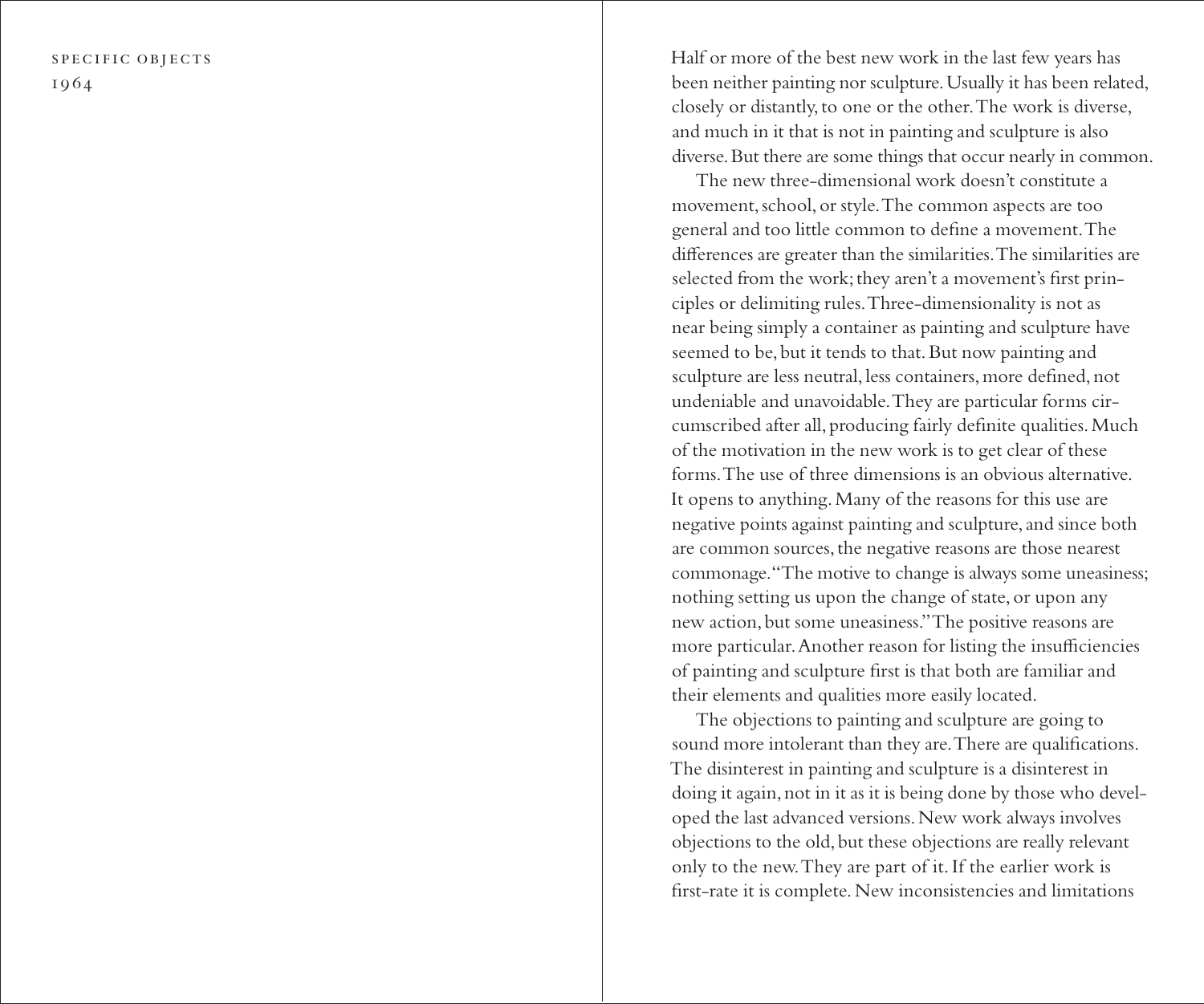aren't retroactive; they concern only work that is being developed. Obviously, three-dimensional work will not cleanly succeed painting and sculpture. It's not like a movement; anyway, movements no longer work; also, linear history has unraveled somewhat. The new work exceeds painting in plain power, but power isn't the only consideration, though the difference between it and expression can't be too great either. There are other ways than power and form in which one kind of art can be more or less than another. Finally, a flat and rectangular surface is too handy to give up. Some things can be done only on a flat surface. Lichtenstein's representation of a representation is a good instance. But this work, which is neither painting nor sculpture, challenges both. It will have to be taken into account by new artists. It will probably change painting and sculpture.

The main thing wrong with painting is that it is a rectangular plane placed flat against the wall. A rectangle is a shape itself; it is obviously the whole shape; it determines and limits the arrangement of whatever is on or inside of it. In work before 1946 the edges of the rectangle are a boundary, the end of the picture. The composition must react to the edges and the rectangle must be unified, but the shape of the rectangle is not stressed; the parts are more important, and the relationships of color and form occur among them. In the paintings of Pollock, Rothko, Still, and Newman, and more recently of Reinhardt and Noland, the rectangle is emphasized. The elements inside the rectangle are broad and simple and correspond closely to the rectangle. The shapes and surface are only those which can occur plausibly within and on a rectangular plane. The parts are few and so subordinate to the unity as not to be parts in an ordinary sense. A painting is nearly an entity, one thing, and not the indefinable sum of a group of entities and references. The one thing overpowers the earlier painting. It also establishes the rectangle as a definite form; it is no longer a fairly neutral limit. A form can be used only in so many ways.

The rectangular plane is given a life span. The simplicity required to emphasize the rectangle limits the arrangements possible within it. The sense of singleness also has a duration, but it is only beginning and has a better future outside of painting. Its occurrence in painting now looks like a beginning, in which new forms are often made from earlier schemes and materials.

The plane is also emphasized and nearly single. It is clearly a plane one or two inches in front of another plane, the wall, and parallel to it. The relationship of the two planes is specific; it is a form. Everything on or slightly in the plane of the painting must be arranged laterally.

Almost all paintings are spatial in one way or another. Yves Klein's blue paintings are the only ones that are unspatial, and there is little that is nearly unspatial, mainly Stella's work. It's possible that not much can be done with both an upright rectangular plane and an absence of space. Anything on a surface has space behind it. Two colors on the same surface almost always lie on different depths. An even color, especially in oil paint, covering all or much of a painting is almost always both flat and infinitely spatial. The space is shallow in all of the work in which the rectangular plane is stressed. Rothko's space is shallow and the soft rectangles are parallel to the plane, but the space is almost traditionally illusionistic. In Reinhardt's paintings, just back from the plane of the canvas, there is a flat plane and this seems in turn indefinitely deep. Pollock's paint is obviously on the canvas, and the space is mainly that made by any marks on a surface, so that it is not very descriptive and illusionistic. Noland's concentric bands are not as specifically paint-on-a-surface as Pollock's paint, but the bands flatten the literal space more. As flat and unillusionistic as Noland's paintings are, the bands do advance and recede. Even a single circle will warp the surface to it, will have a little space behind it.

Except for a complete and unvaried field of color or marks, anything spaced in a rectangle and on a plane suggests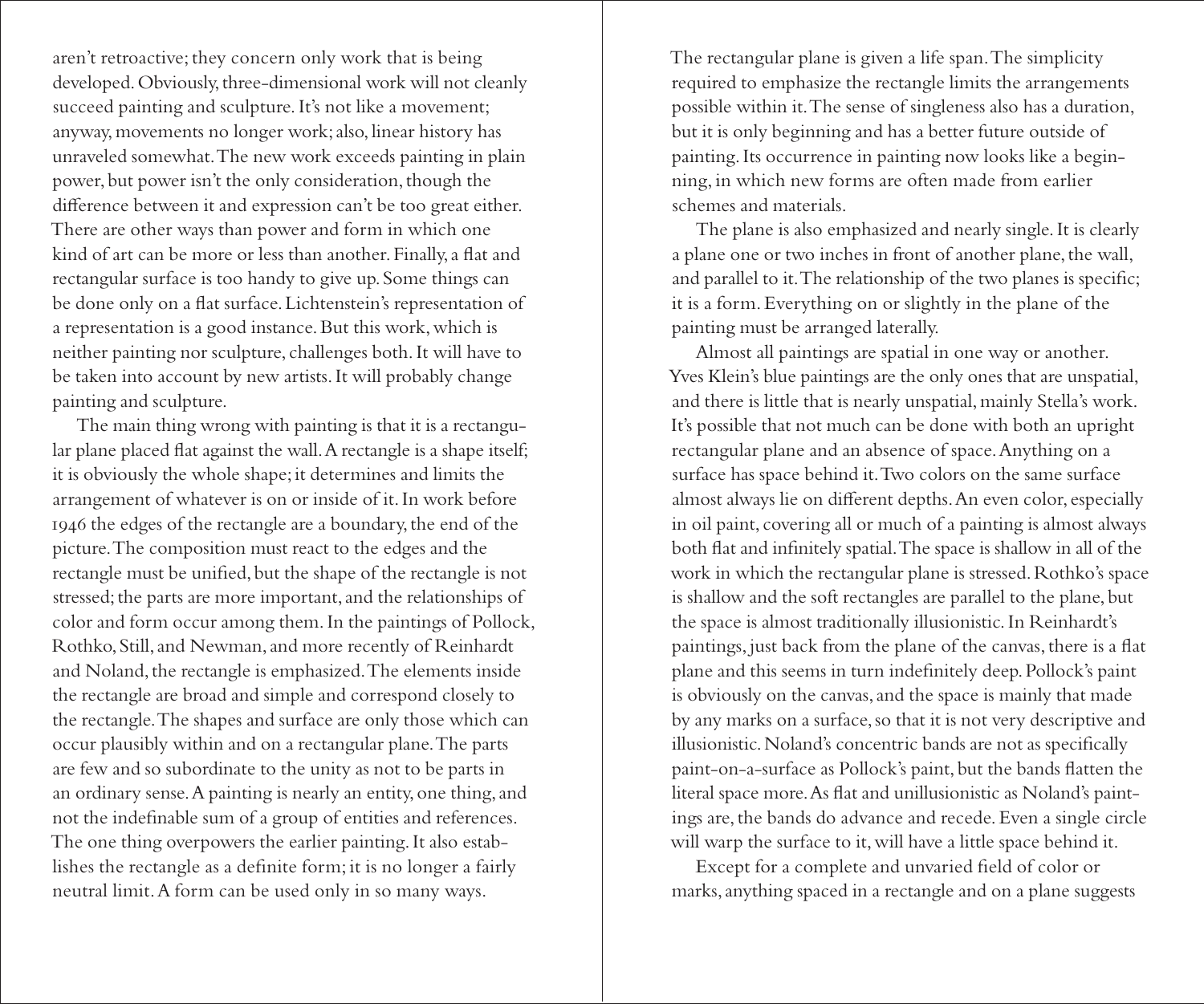something in and on something else, something in its surround, which suggests an object or figure in its space, in which these are clearer instances of a similar world – that's the main purpose of painting. The recent paintings aren't completely single. There are a few dominant areas, Rothko's rectangles or Noland's circles, and there is the area around them. There is a gap between the main forms, the most expressive parts, and the rest of the canvas, the plane and the rectangle. The central forms still occur in a wider and indefinite context, although the singleness of the paintings abridges the general and solipsistic quality of earlier work. Fields are also usually not limited, and they give the appearance of sections cut from something indefinitely larger.

Oil paint and canvas aren't as strong as commercial paints and as the colors and surfaces of materials, especially if the materials are used in three dimensions. Oil and canvas are familiar and, like the rectangular plane, have a certain quality and have limits. The quality is especially identified with art.

The new work obviously resembles sculpture more than it does painting, but it is nearer to painting. Most sculpture is like the painting which preceded Pollock, Rothko, Still, and Newman. The newest thing about it is its broad scale. Its materials are somewhat more emphasized than before. The imagery involves a couple of salient resemblances to other visible things and a number of more oblique references, everything generalized to compatibility. The parts and the space are allusive, descriptive, and somewhat naturalistic. Higgins's sculpture is an example, and, dissimilarly, di Suvero's. Higgins's sculpture mainly suggests machines and truncated bodies. Its combination of plaster and metal is more specific. Di Suvero uses beams as if they were brushstrokes, imitating movement, as Kline did. The material never has its own movement. A beam thrusts, a piece of iron follows a gesture; together they form a naturalistic and anthropomorphic image. The space corresponds.

Most sculpture is made part by part, by addition, composed. The main parts remain fairly discrete. They and the small parts are a collection of variations, slight through great. There are hierarchies of clarity and strength and of proximity to one or two main ideas. Wood and metal are the usual materials, either alone or together, and if together it is without much of a contrast. There is seldom any color. The middling contrast and the natural monochrome are general and help to unify the parts.

There is little of any of this in the new three-dimensional work. So far the most obvious difference within this diverse work is between that which is something of an object, a single thing, and that which is open and extended, more or less environmental. There isn't as great a difference in their nature as in their appearance, though. Oldenburg and others have done both. There are precedents for some of the characteristics of the new work: the parts are usually subordinate and not separate in Arp's sculpture and often in Brancusi's. Duchamp's readymades and other Dada objects are also seen at once and not part by part. Cornell's boxes have too many parts to seem at first to be structured. Part-by-part structure can't be too simple or too complicated. It has to seem orderly. The degree of Arp's abstraction, the moderate extent of his reference to the human body, neither imitative nor very oblique, is unlike the imagery of most of the new three-dimensional work. Duchamp's bottle-drying rack is close to some of it. The work of Johns and Rauschenberg and assemblage and low relief generally, Ortman's reliefs for example, are preliminaries. Johns's few cast objects and a few of Rauschenberg's works, such as the goat with the tire, are beginnings.

Some European paintings are related to objects, Klein's for instance, and Castellani's, which have unvaried fields of low-relief elements. Arman and a few others work in three dimensions. Dick Smith did some large pieces in London with canvas stretched over cockeyed parallelepiped frames and with the surfaces painted as if the pieces were paintings.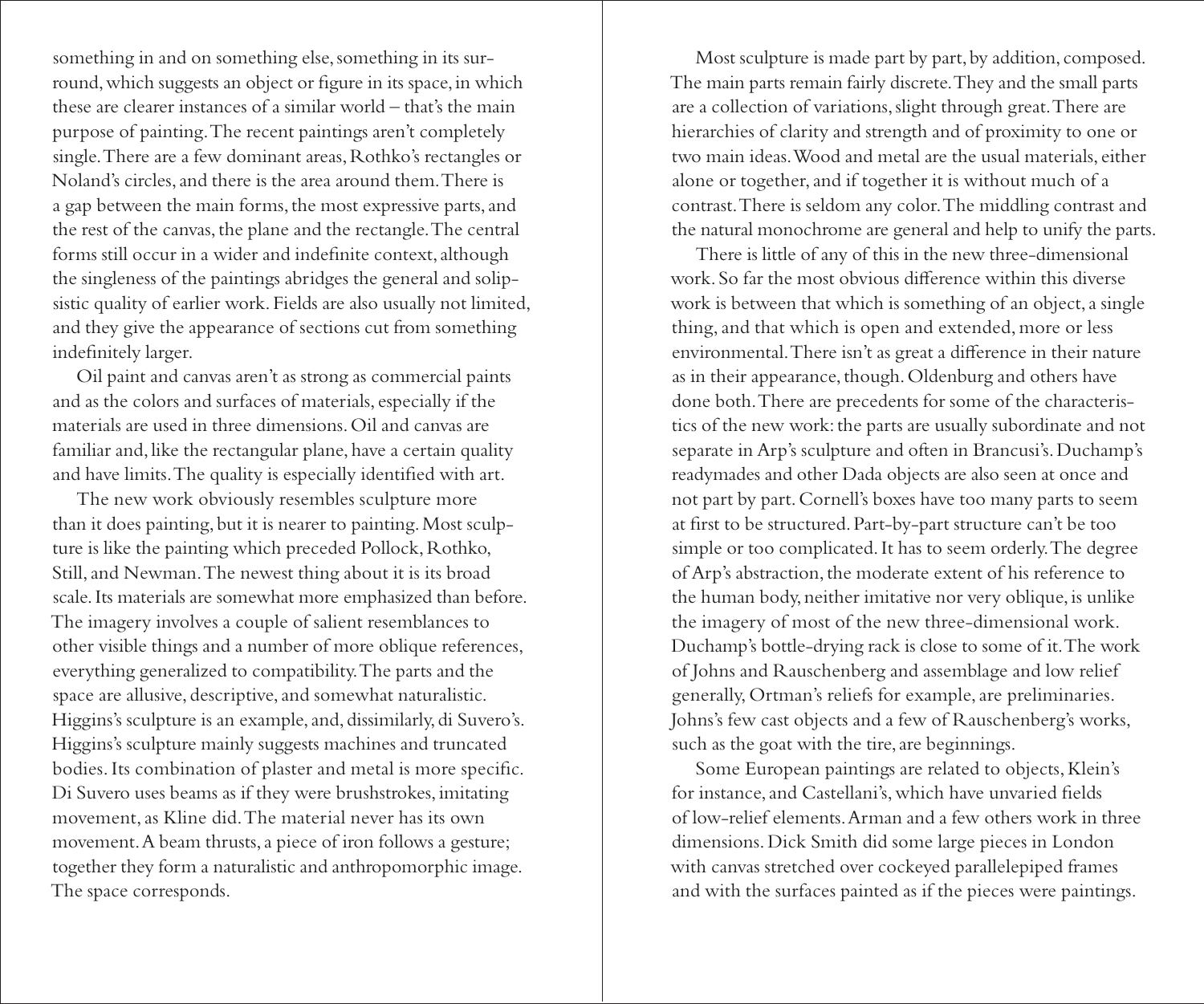Phillip King, also in London, seems to be making objects. Some of the work on the West Coast seems to be along this line, that of Larry Bell, Kenneth Price, Tony Delap, Sven Lukin, Bruce Conner, Kienholz of course, and others. Some of the work in New York having some or most of the characteristics is that by George Brecht, Ronald Bladen, John Willenbecher, Ralph Ortiz, Anne Truitt, Paul Harris, Barry McDowell, John Chamberlain, Robert Tanner, Aaron Kuriloff, Robert Morris, Nathan Raisen, Tony Smith, Richard Navin, Claes Oldenburg, Robert Watts, Yoshimura, John Anderson, Harry Soviak, Yayoi Kusama, Frank Stella, Salvatore Scarpitta, Neil Williams, George Segal, Michael Snow, Richard Artschwager, Arakawa, Lucas Samaras, Lee Bontecou, Dan Flavin, and Robert Whitman. H.C. Westermann works in Connecticut. Some of these artists do both three-dimensional work and paintings. A small amount of the work of others, Warhol and Rosenquist for instance, is three-dimensional.

The composition and imagery of Chamberlain's work is primarily the same as that of earlier painting, but these are secondary to an appearance of disorder and are at first concealed by the material. The crumpled tin tends to stay that way. It is neutral at first, not artistic, and later seems objective. When the structure and imagery become apparent, there seems to be too much tin and space, more chance and casualness than order. The aspects of neutrality, redundancy, and form and imagery could not be coextensive without three dimensions and without the particular material. The color is also both neutral and sensitive and, unlike oil colors, has a wide range. Most color that is integral, other than in painting, has been used in three-dimensional work. Color is never unimportant, as it usually is in sculpture.

Stella's shaped paintings involve several important characteristics of three-dimensional work. The periphery of a piece and the lines inside correspond. The stripes are nowhere near being discrete parts. The surface is farther from the wall

than usual, though it remains parallel to it. Since the surface is exceptionally unified and involves little or no space, the parallel plane is unusually distinct. The order is not rationalistic and underlying but is simply order, like that of continuity, one thing after another. A painting isn't an image. The shapes, the unity, projection, order, and color are specific, aggressive, and powerful.

Painting and sculpture have become set forms. A fair amount of their meaning isn't credible. The use of three dimensions isn't the use of a given form. There hasn't been enough time and work to see limits. So far, considered most widely, three dimensions are mostly a space to move into. The characteristics of three dimensions are those of only a small amount of work, little compared to painting and sculpture. A few of the more general aspects may persist, such as the work's being like an object or being specific, but other characteristics are bound to develop. Since its range is so wide, three-dimensional work will probably divide into a number of forms. At any rate, it will be larger than painting and much larger than sculpture, which, compared to painting, is fairly particular, much nearer to what is usually called a form, having a certain kind of form. Because the nature of three dimensions isn't set, given beforehand, something credible can be made, almost anything. Of course something can be done within a given form, such as painting, but with some narrowness and less strength and variation. Since sculpture isn't so general a form, it can probably be only what it is now – which means that if it changes a great deal it will be something else; so it is finished.

Three dimensions are real space. That gets rid of the problem of illusionism and of literal space, space in and around marks and colors – which is riddance of one of the salient and most objectionable relics of European art. The several limits of painting are no longer present. A work can be as powerful as it can be thought to be. Actual space is intrinsically more powerful and specific than paint on a flat surface. Obviously,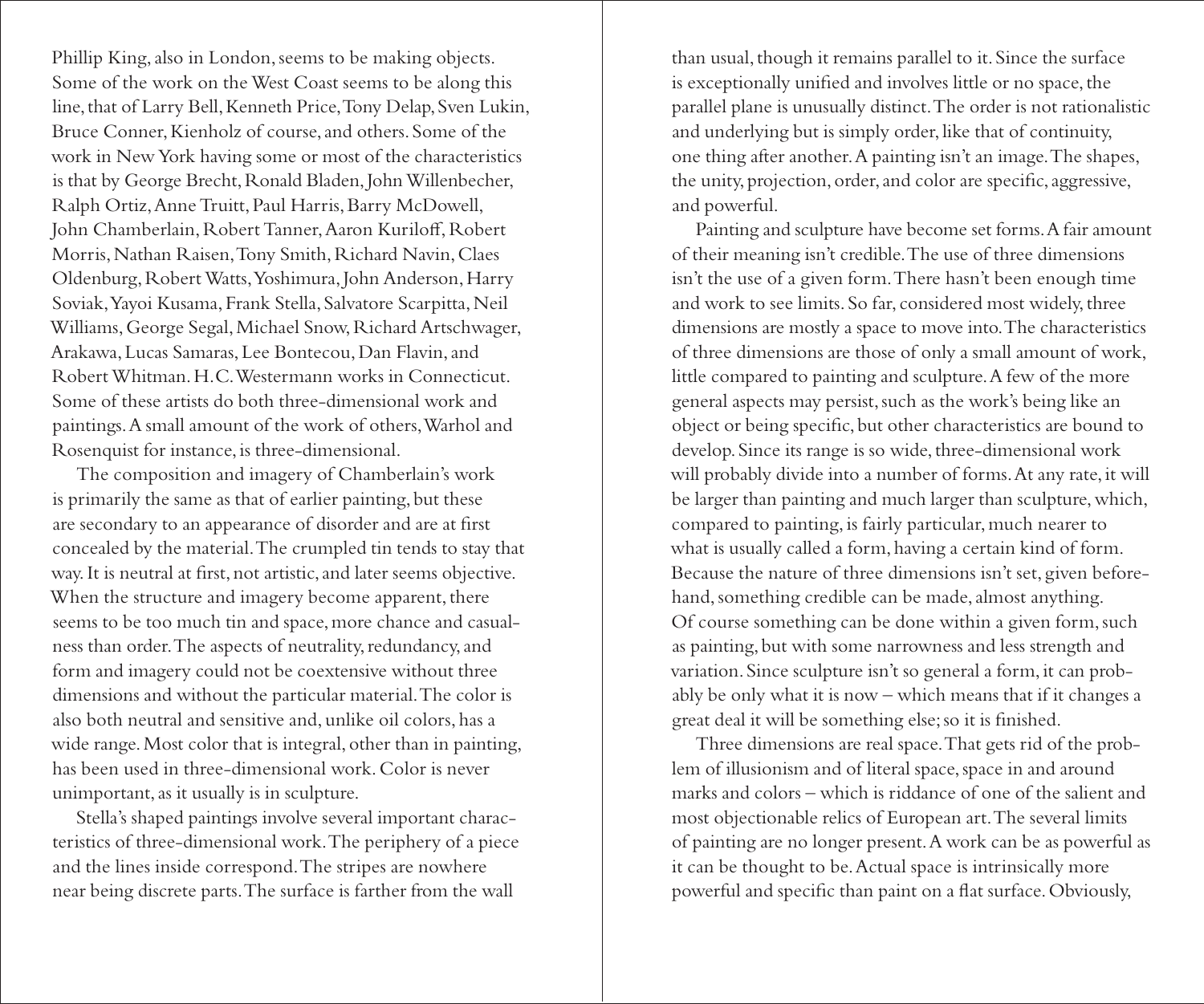anything in three dimensions can be any shape, regular or irregular, and can have any relation to the wall, floor, ceiling, room, rooms, or exterior or none at all. Any material can be used, as is or painted.

A work needs only to be interesting. Most works finally have one quality. In earlier art the complexity was displayed and built the quality. In recent painting the complexity was in the format and the few main shapes, which had been made according to various interests and problems. A painting by Newman is finally no simpler than one by Cézanne. In the three-dimensional work the whole thing is made according to complex purposes, and these are not scattered but asserted by one form. It isn't necessary for a work to have a lot of things to look at, to compare, to analyze one by one, to contemplate. The thing as a whole, its quality as a whole, is what is interesting. The main things are alone and are more intense, clear, and powerful. They are not diluted by an inherited format, variations of a form, mild contrasts and connecting parts and areas. European art had to represent a space and its contents as well as have sufficient unity and aesthetic interest. Abstract painting before 1946 and most subsequent painting kept the representational subordination of the whole to its parts. Sculpture still does. In the new work the shape, image, color, and surface are single and not partial and scattered. There aren't any neutral or moderate areas or parts, any connections or transitional areas. The difference between the new work and earlier painting and present sculpture is like that between one of Brunelleschi's windows in the Badia di Fiesole and the façade of the Palazzo Rucellai, which is only an undeveloped rectangle as a whole and is mainly a collection of highly ordered parts.

The use of three dimensions makes it possible to use all sorts of materials and colors. Most of the work involves new materials, either recent inventions or things not used before in art. Little was done until lately with the wide range of industrial products. Almost nothing has been done with industrial

techniques and, because of the cost, probably won't be for some time. Art could be mass-produced, and possibilities otherwise unavailable, such as stamping, could be used. Dan Flavin, who uses fluorescent lights, has appropriated the results of industrial production. Materials vary greatly and are simply materials – formica, aluminum, cold-rolled steel, plexiglass, red and common brass, and so forth. They are specific. If they are used directly, they are more specific. Also, they are usually aggressive. There is an objectivity to the obdurate identity of a material. Also, of course, the qualities of materials – hard mass, soft mass, thickness of 1/32, 1/16, 1/8 inch, pliability, slickness, translucency, dullness – have unobjective uses. The vinyl of Oldenburg's soft objects looks the same as ever, slick, flaccid, and a little disagreeable, and is objective, but it is pliable and can be sewn and stuffed with air and kapok and hung or set down, sagging or collapsing. Most of the new materials are not as accessible as oil on canvas and are hard to relate to one another. They aren't obviously art. The form of a work and its materials are closely related. In earlier work the structure and the imagery were executed in some neutral and homogeneous material. Since not many things are lumps, there are problems in combining the different surfaces and colors, and in relating the parts so as not to weaken the unity. Three-dimensional work usually doesn't involve ordinary anthropomorphic imagery. If there is a reference, it is single and explicit. In any case the chief interests are obvious. Each of Bontecou's reliefs is an image. The image, all of the parts, and the whole shape are coextensive. The parts are either part of the hole or part of the mound which forms the hole. The hole and the mound are only two things, which, after all, are the same thing. The parts and divisions are either radial or concentric in regard to the hole, leading in and out and enclosing. The radial and concentric parts meet more or less at right angles and in detail are structure in the old sense, but collectively are subordinate to the single form. Most of the new work has no structure in